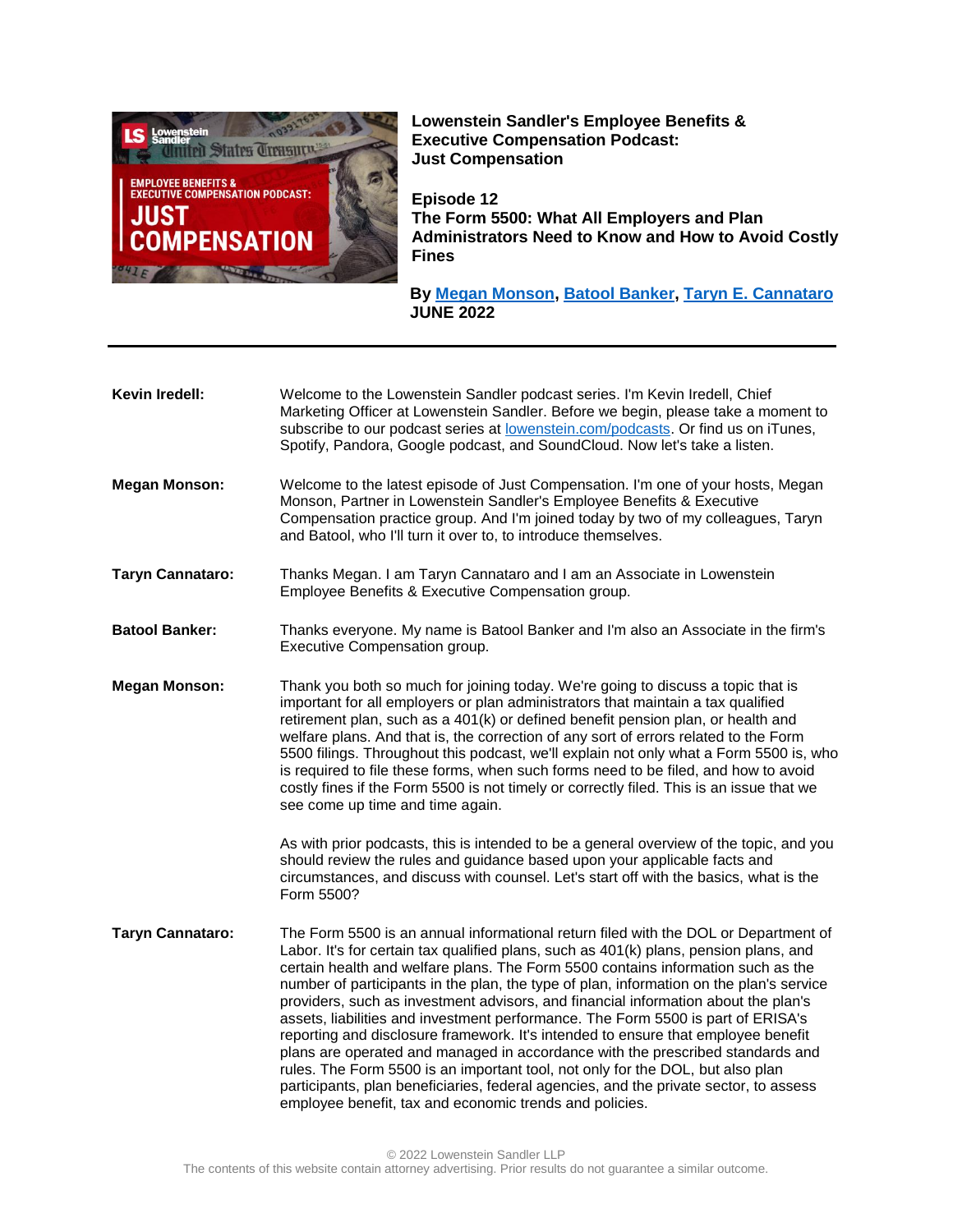- **Batool Banker:** Right, and the Form 5500s are also important on a micro level. All the filings, once correctly filed, are publicly available so the proper filing of any Form 5500 ensures that participants and beneficiaries, as well as regulators, have access to the right information to protect the rights of participants and beneficiaries under the covered employee benefits plans.
- **Megan Monson:** One of the things the 5500 discloses is whether or not a plan has a fidelity bond, which is something that's required for all tax qualified plans under ERISA, so it's important to look on the 5500 filing to see whether or not a plan does have this. Another area that's important to look at, is whether or not a Form 5500 has any late contributions listed. That's helpful if you're looking at it from a diligence standpoint, or just more generally, that's going to flag to the IRS and the Department of Labor that there have been late contributions made to your retirement plan. And if so, it's possible that you may experience an audit or questions about that, so you want to be ready to answer any inquiries related to how that was corrected.
- **Batool Banker:** That's a great point, thanks Megan.

**Megan Monson:** In general, who needs to file the Form 5500, and when is it due?

Batool Banker: Sure. Let's start with who files the Form 5500. Generally it's administrators of certain tax qualified retirement plans that are covered by ERISA, for example, certain 401(k) plans and pension plans, 403(b) plans subject to ERISA, and certain health and welfare plans that cover more than 100 participants. These are all certain categories that must file the Form 5500 each year. And remember, each benefit plan will have a separate Form 5500 filing, for this reason it's important to coordinate with third party administrators as they usually handle these filings on your behalf, and then you should have the ability to review the forms before they're formally filed.

> There's also certain types of employee benefit plans that are exempt from the Form 5500 filing requirements, such as a small, unfunded health and welfare plan with less than a 100 participants as of the beginning of the plan year, and an unfunded excess benefit plan. There's various versions of the Form 5500, so it's important to know this when you're filing and to know which one applies to you. For example, a small retirement plan with less than 100 participants as of the beginning of the plan year, may be eligible to file on the Form 5500-SF, while a one participant plan for business owners and their spouses, or a plan maintained outside of the US, may only need to file a Form 5500-EZ, both of which have limited disclosure requirements as compared to the general Form 5500.

- **Taryn Cannataro:** Generally the Form 5500 and its accompanying schedules is filed with the DOL on or before the last day of the seventh month following the close of the plan year. So for calendar year plans, that means July 31st. However, there are certain entities [inaudible 00:06:10] direct filing entities that have nine and a half months following the end of the plan year, to file their Form 5500. As with many governmental filings, if this filing due date falls on a weekend or holiday, the due date is the following business day. There also is the ability to file an extension, which we'll address momentarily.
- **Megan Monson:** For all the different Form 5500 filings that Batool mentioned, the instructions and the forms themselves are available on the Department of Labor's website, so it's really easy to go through and identify which would be applicable for your plan and for you to fill out the requisite forms. I'd also just note that filling out the forms in general is pretty simple, and think of it in terms of any other IRS or governmental filing that you have to do. Just have it in your checklist as something that you're going to have to do throughout the year if you maintain one of these type of plans we've mentioned. Similarly with other governmental filings, there's usually ability to get an extension.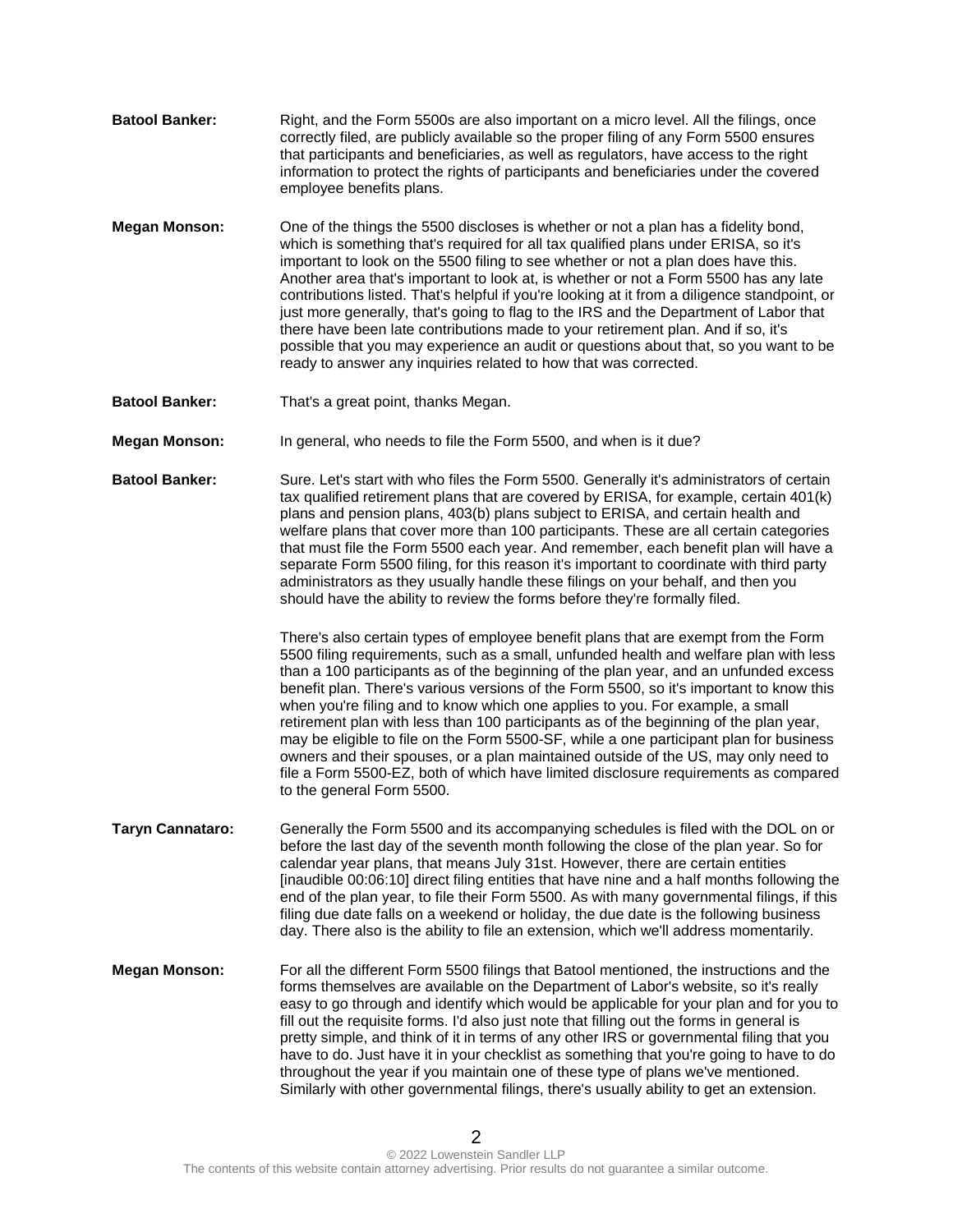Can you guys tell me about under what circumstances you can file an extension and how to go about doing that?

- **Taryn Cannataro:** Form 5500 filers can request a one time extension before the filing deadline, so for a calendar year plan before July 31st, by filing a Form 5558. The Form 5558 is a very short, simple, one page form with very limited information that needs to be disclosed. It's typically just the name of the plan and identification number. And so long as the Form 5558 is filed on or before the Form 5500's regular due date, the extension's automatic, and does not require IRS or DOL approval. Although the Form 5500 must be filed electronically with the DOL, the Form 5558 is filed with the IRS. And a separate Form 5558 is filed for each Form 5500, for which an extension is desired. Once you file the form, a copy of the completed and filed Form 5558 should also be retained with the filer's records, but it's not required to be attached to the Form 5500 or furnished elsewhere unless the IRS or DOL requires proof that the extension was filed.
- **Megan Monson:** Great, that sounds like a relatively straightforward, easy process if you need to go about getting an extension. You guys have done a great job of setting the stage in terms of, what is a 5500? Who's required to file, and when? So really want to get into the meat of, if you don't follow the proper rules and procedures and the 5500 is not filed correctly or at all, I understand that there are multiple potential penalties. Can you tell me a little bit about the potential penalties that may apply for not filing the form correctly and which entities assess those penalties?
- **Batool Banker:** Sure, sure, Megan, and this is actually a major reason why filing the Form 5500 forms correctly and timely is very important. Firstly, many employers don't even realize there's been a missed filing or an incorrect filing on the Form 5500 series until they receive a letter from the IRS or the DOL. Or in many cases, if they're undergoing a sale process and the forms have been requested in diligence. However, late filed returns are subject to penalties from both the IRS and the DOL, so it's very important to identify the mistake as soon as possible.

Let's start with the IRS. The IRS penalty for late filings changed towards the end of 2019. For forms required to be filed after December 31st, 2019, including those related to the 2019 plan year, the penalty for failure to file is a whopping \$250 a day, capped at \$150,000 plus interest. For late filings prior to 2019, the fee was only \$25 per day, capped at 15,000, but that's still much more than the fees would be under the voluntary compliance program, which we'll discuss later in this session. Additionally, for late form 8955-SSA filings, which are the attachments to Form 5500 filings for participants who have terminated employment, but are still owed deferred vested benefits, that penalty is only \$10 per participant, per day, capped at 50,000, still a lot of money.

The DOL penalties are on top of those penalties. For late filings without a proper extension, through the DOL, there's a potential consequence of \$50 per day for each plan. And this is per plan, per plan year that is filed late, and there's no cap on that penalty. For failure to file at all, the penalty is \$300 per day, up to 30 grand per year until a completed annual return is filed. Additionally, the DOL has the authority to impose a \$2,259 per day dollar penalty with no maximum. These are a lot of fines. It basically means that this can result in large fees with the IRS and the DOL, depending on how late the filing is. The Form 5500 is also filed under penalty of perjury, so an amended return should be filed, should you become aware of any errors on your Form 5500. As I mentioned earlier, there is the ability to pay reduced penalties under certain circumstances, which we'll get into shortly.

**Megan Monson:** I just wanted to note that the statute of limitations for filings that were due before or in 2019 are still open, so that's one of the reasons that we wanted to highlight the two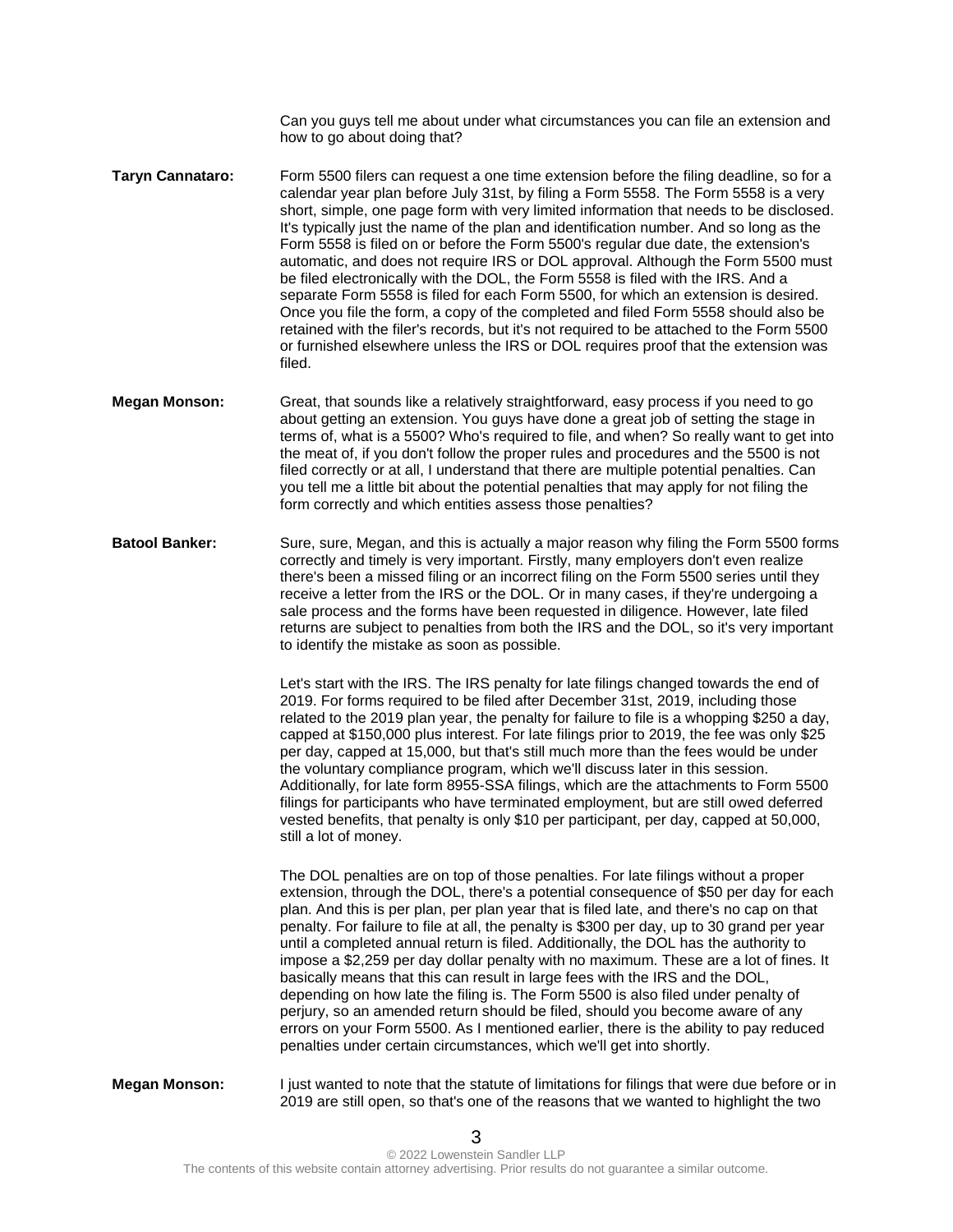different areas and penalties that apply. If a company misses the deadline to file their Form 5500, is there anything that could be done?

- **Taryn Cannataro:** Yes. The DOL has a Delinquent Filer Voluntary Compliance Program, that's designed to encourage compliance with the annual reporting requirements. It's a voluntary program but the main benefit is that it gives plan administrators a way to pay reduced penalties and avoid the higher civil penalty assessments as Batool mentioned earlier. Plan administrators do this by satisfying the program's requirements.
- **Batool Banker:** And the IRS will generally waive late filing penalties for Form 5500 filers who satisfy the DFVCP requirements, as long as they also file any missing Form 8955-SSAs, as we mentioned before.
- **Megan Monson:** If a company wants to take advantage of the DFVCP, how and when can they participate in that program? Is that program available to all 5500 filers?
- **Batool Banker:** Sure, sure. Let's start with your second question there. Eligibility in the DFVCP is actually limited to plan administrators with filing obligations under Title I of ERISA, who comply with the provisions of the program before they're notified in writing by the DOL that there's been a failure. For example, Form 5500-EZ filers and Form 5500 filers for plans without employees are not eligible to participate in the program, because such plans are not subject to Title I. Additionally, if the DOL has already notified an administrator of their failure to timely file Form 5500, it's now too late to participate in the DFVCP. However, an IRS late filer letter will not disqualify a plan from participating in the program.
- **Taryn Cannataro:** Participation in the DFVCP is a two part process, so unsurprisingly, the first step is to complete the Form 5500 for the years for which relief is requested, and this includes all applicable attachments and schedules. The only difference here is that, unlike when filing a regular Form 5500, when filing a Form 5500 for the DFVCP, you should be sure to check the box labeled DFVC Program on the Form 5500. The next step is to submit to the DFVCP proof of the correction and other required documentation, and pay the applicable penalty amount. The plan administrator is personally liable for the penalty amount, so amounts paid under the DFVCP cannot be paid from assets of the employee benefit plan.
- **Megan Monson:** Does that need to be filed online or can a paper application be submitted?
- **Taryn Cannataro:** The DOL has a penalty calculator that helps calculate penalty and also allows you to make payments directly through the web-based system, so it's pretty simple to go on the DOL's website and do everything, directly online.
- **Megan Monson:** Okay, great. I know that there was a mention of decreased penalty amounts if you're going through this program. If you can give some context to what those reduced penalties are, and is there any ability to get a waiver of all penalties?
- **Taryn Cannataro:** DOL penalties under the DFVCP are reduced from \$2,259 per day to \$10 per day, for each day the filing is late, without regard to any extensions. Penalties for small plans, which as mentioned earlier are generally plans with less than 100 participants, are capped at \$750 for a single late Form 5500, and \$1,500 for multiple years. Penalties for large plans, which are generally plans that have more than 100 participants, are capped at 2,000 for a single late Form 5500, and 4,000 for multiple years, per plan. If, during any years of non-filing, there's a year where the plan is a large plan, for purposes of DFVCP the plan must use the large plan penalty amount of \$10 per day, up to a maximum of 2,000 per filing.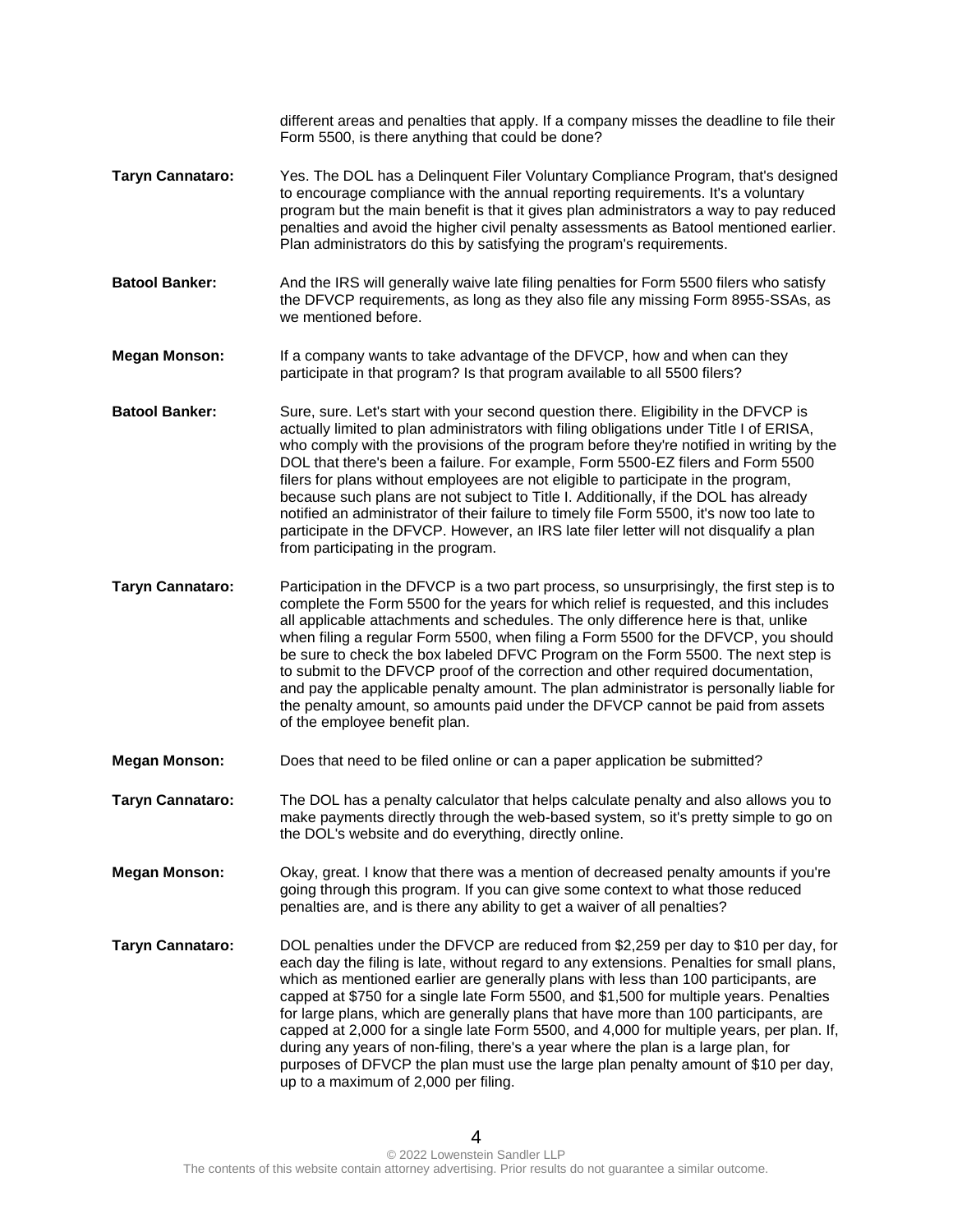**Taryn Cannataro:** While this seems confusing, as I mentioned earlier, the DOL penalty calculator makes this pretty easy. You just have to plug in your information into the calculator, and it'll tell you the reduced penalties that your plan will have by filing the DFVCP. **Batool Banker:** And while there are these reduced penalties if you use the DFVCP, you cannot receive a waiver of all penalties, including if there's reasonable cause why a penalty should not be assessed. Payment of a penalty under the program constitutes a waiver of an administrator's right, both to receive a notice of assessment from the DOL and to contest the DOL's assessment of any future penalty amount. **Megan Monson:** Just to add a couple of points, I know Taryn mentioned certain requirements that apply based upon the number of participants in the plan that you have, so that's based on the number of participants as of the beginning of the plan year, so that's how you can see what bucket you fall under. In general, there's a very helpful frequently asked questions on the Department of Labor's website that talks about this program in detail and goes through the reduced penalties, and when they apply. If you do find yourself in this situation, that's a helpful reference tool to have. If you file under the DFVCP as a plan administrator, can you still be liable for other Department of Labor annual reporting penalties? **Batool Banker:** Potentially, yes. Annual reports that are filed under the DFVCP are subject to the usual edit checks and other enforcement reviews that a correctly filed 5500 undergoes. However, there are certain opportunities to correct deficiencies that are outside the scope of this podcast. **Megan Monson:** That's very helpful. So in short, if you have an issue with your Form 5500, make sure to correct it if it's late or you are aware of any incorrect information, ideally under this plan, so you pay the reduced penalties. But just be aware that that doesn't preclude you from being potentially subject to other enforcement actions, as I mentioned, if there's late contributions or things like that, that sparks an audit or other inquiries. **Batool Banker:** Exactly, yeah. **Megan Monson:** This has been a really helpful overview of the DFVCP program and all of the permutations of when that applies and the benefits of filing through that program. Do you have any other considerations or items to think about, either related to the 5500 filings in general or related to utilizing the DFVCP program? **Batool Banker:** Well, overall the process of filing and then fixing Form 5500 errors is relatively straightforward, and almost all components of the process can be done electronically through the DOL website, as you mentioned. It's important though to coordinate with any third party administrators and legal counsel, to ensure this process is handled properly. **Taryn Cannataro:** I would say the most important takeaway is to make sure that once you've identified that you have a missing or incorrect 5500, that you make any corrections timely and in advance of any notice from the DOL, this will help mitigate penalties and preserve the ability to correct through the DFVCP. **Megan Monson:** Thank you so much for joining us today. We hope this episode provided some helpful guidance surrounding Form 5500 filings and the DFVCP program, should you find yourself needing to correct certain errors with respect to your tax qualified or health and welfare plans. Also thank you so much to Taryn and Batool for joining us today. We look forward to having you back for our next episode of Just Compensation.